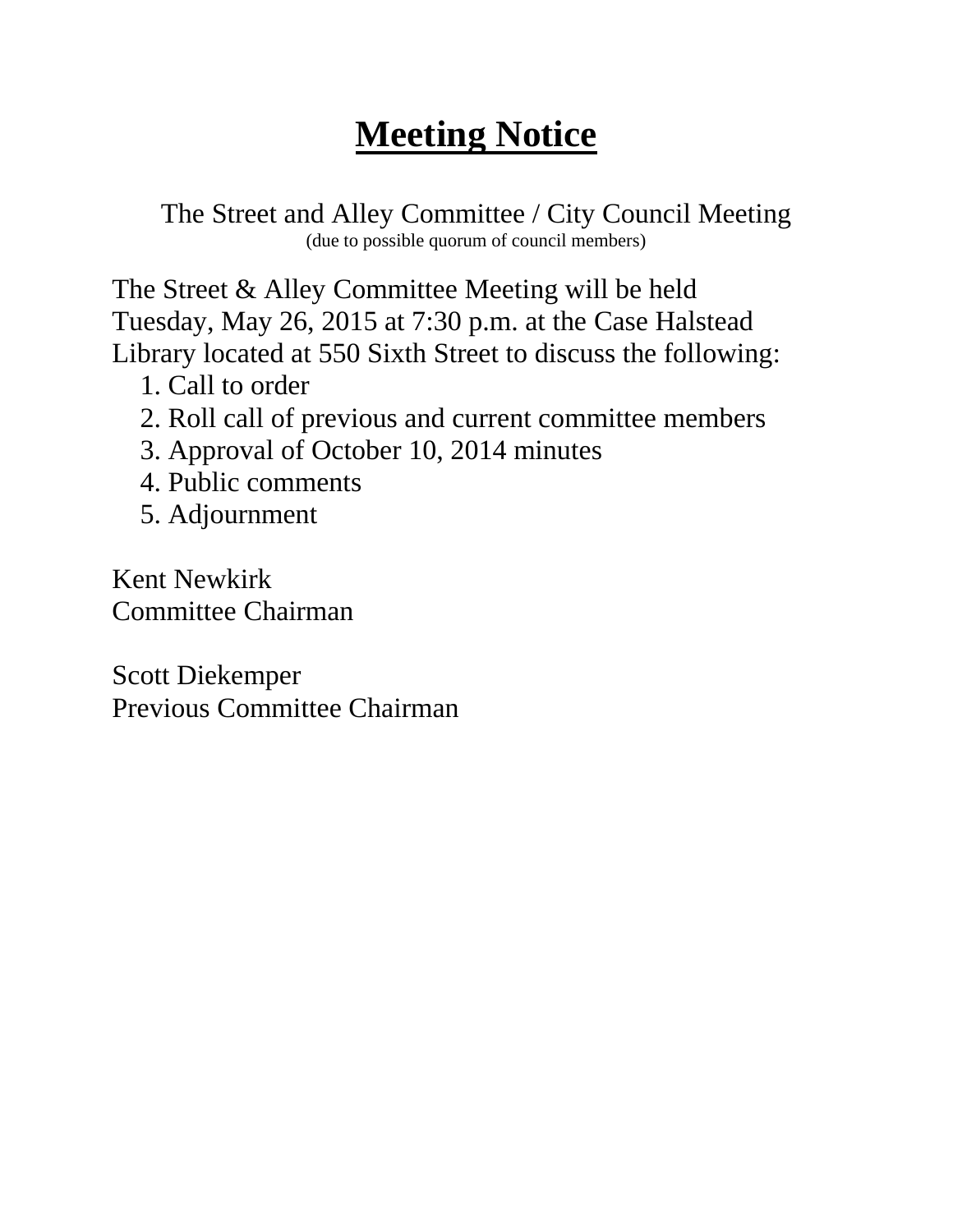## **Meeting Notice**

The Street and Alley Committee / City Council Meeting (due to possible quorum of council members)

The Street & Alley Committee Meeting will be held Thursday, October 1, 2015 at 1 p.m. at the Carlyle City Hall located at 850 Franklin Street to discuss the following:

- 1. Call to order
- 2. Roll call
- 3. Approval of May 26, 2015 minutes
- 4. Fees for services
- 5. Short and long term planning
- 6. Operations
- 7. Old business
- 8. New business
- 9. Any other comments
- 10. Public comments
- 11. Adjournment

Kent Newkirk Committee Chairman